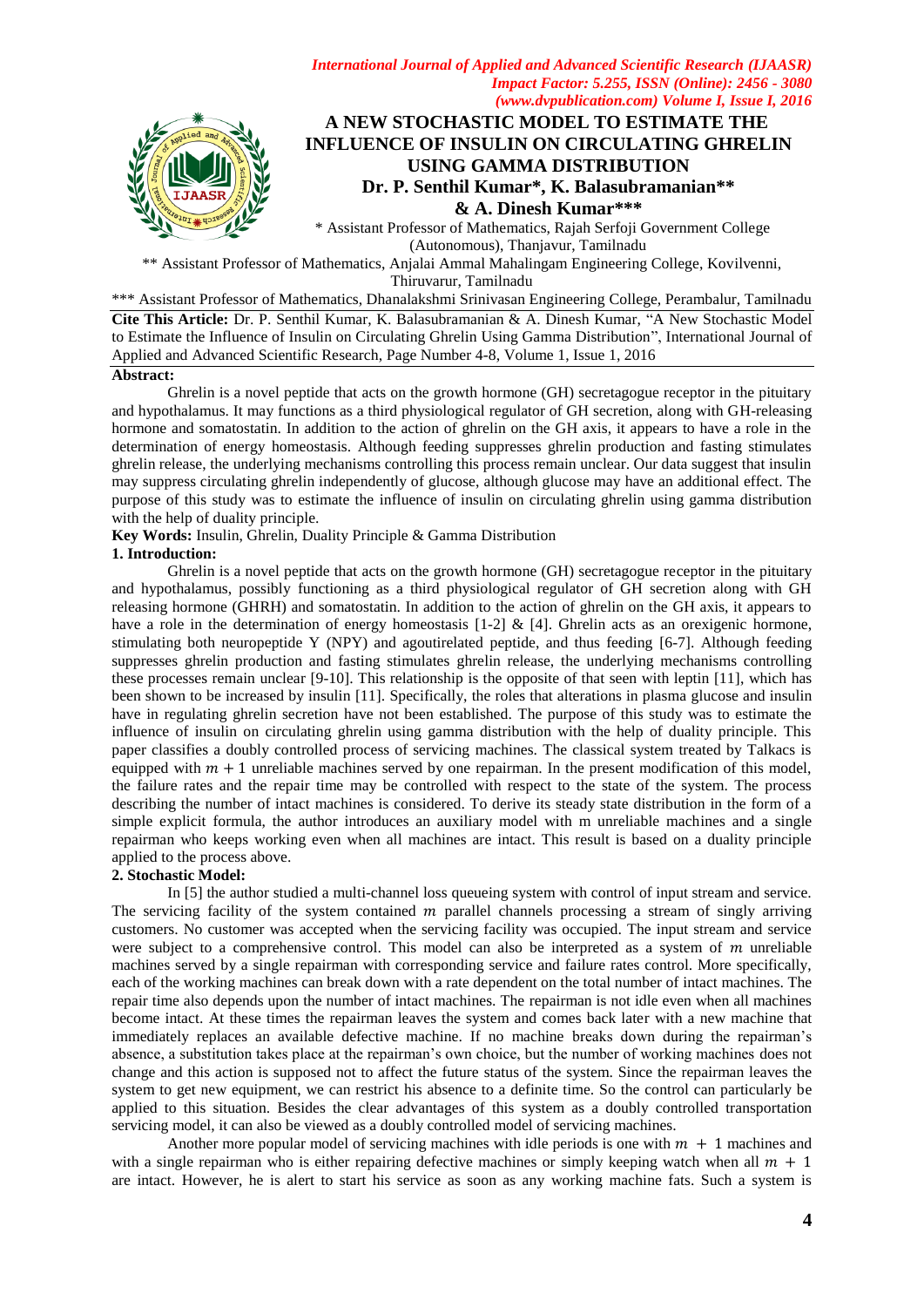probably more practical than the one described above although obviously with a more difficult analysis. Without control it was originally set and studied by [8].

### **3. Model Description:**

**Model 1**: The system consists of  $m + 1$  unreliable machines served by a single repairman. Denote by  $Z_t^1$  the number of intact machines at time  $t \geq 0$ . When the repair of a last defective machine is completed and the total number of intact machines becomes  $m + 1$ , the repairman is idle until the next breakdown. Let  $\tau_1, \tau_2, ...$  be the successive instants of the completion of machine repairs. The repair time of the *n*th machine is distributed in accordance with  $A \xi_n(x) \in \{A_k(x); k = 0, 1, ..., m\}$  (a tuple of arbitrary d.f. 's), where  $\xi_n := Z^1_{\tau_n}, n = 1, 2, ...$ That is, the repair time depends upon the number of intact machines at the moment immediately before the completion of the preceding service. The working machines perform certain jobs. Within the interval  $[\tau_n, \tau_{n+1})$ the continuous durations of each job are conditionally independent given  $\xi_n$  and exponentially distributed with parameter  $\mu_{\xi_n} \in {\{\mu_k, k = 0, 1, ..., m + w\}} \subset \mathbb{R}_+ \setminus \{0\}.$ 

**Model 2:** There are a maximum of *m* working unreliable machines and one repairman. The total number of intact machines at time  $t \geq 0$  is denoted by  $Z_t$ . Unlike Model 1, there are no idle periods. At certain epochs of time the repairman temporarily abandons the system to acquire a new machine. Let  $T_n$  be an epoch when a machine is completely repaired. If at this time the total number of intact machines is m, the repairman leaves the system and returns to the system at time  $T_{n+1}$ with a new machine to replace any machine that has failed during the repairman's absence. In other words, if the repairman returns to fewer than m working machines, then the number of working machines increases by one. If no machine has failed to this time, a replacement still occurs but at the repairman's own choice (in this case, without any effect on the system). In both cases used machines arc removed from the system. Consequently,  $T_1, T_2, \dots$  are the moments when the repairman completes a job (repair of a machine or acquisition of new equipment). At time  $T_n$  he begins with the repair of a current machine or leaves the system if no defective machine is available. At the time  $T_{n+1}$  he completes the repair or returns to the system with a new machine. The length of the interval  $[T_n, T_{n+1})$  is distributed according to the d.f.

$$
A_{X_n}(x) \in \{A_k(x); k = 0, 1, ..., m\}
$$
 (1)

where

$$
X_n := Z_{T_n}, n = 0, 1, \dots
$$
 (2)

For instance, control can be applied to the period of the repairman's absence distribute differently from the repair time. The assumption about the failure rates is as in Model 1. Namely within the interval  $[T_n, T_{n+1})$  the continuous durations of each job are conditionally independent given  $X_n$  and exponentially distributed with parameter

$$
\mu_{x_n} \in \{\mu_k, k = 0, 1, \dots, m + w\} \subset \mathbb{R}_+ \setminus \{0\} \tag{3}
$$

As mentioned, this model is identical to the doubly controlled  $m$  –channel loss queueing system studied by the author [5], where  $Z_t$  denotes the number of customers in the system at time t. To explain equivalence between both systems, we use the mutual notation below. At time  $T_n$  a customer departs from a source and at time  $T_{n+1}$ arrives at the system. The customer is served by one of the free parallel channels available, or is lost by the system if the servicing facility is busy. The length of the interval  $[T_n, T_{n+1})$  is distributed as in (1) and (2), and the servicing policy is determined by (3). Within the interval  $[T_n, T_{n+1})$  the service durations of customers in each of the channels are conditionally independent given  $X_n$  and exponentially distributed with parameter  $\mu_{X_n}$ .

#### **4. Connection between the Models:**

It can be shown that  $\tau_1, \tau_2, ...$  is a sequence of stopping times relative to the canonic filtering  $\sigma(Z_u^1; u \leq$ t), that  $T_1, T_2, ...$  is a sequence of stopping times relative to  $\sigma(Z_u; u \le t)$ , and that the processes  $(\Omega_1, \mathfrak{U}_1, (P^x)_{x \in E_1}, (Z_t^1; t \ge 0)) \to E_1 = \{0, 1, ..., m+1\}$  and  $(\Omega, \mathfrak{U}, (P^x)_{x \in E}, (Z_t; t \ge 0)) \to E = \{0, 1, ..., m\}$ are semi-regenerative relative to these sequences  $(cf.$  definition in [5]). Consequently,  $(\Omega_1, \mathfrak{U}_1, (P^x)_{x \in E}, (\xi_n; n = 1,2,...)) \to E$  and  $(\Omega, \mathfrak{U}, (P^x)_{x \in E}, (X_n; n = 1,2,...)) \to E$  are embedded Markov chains (MC). Since the idleness of the repairman in the first model is distributed exponentially, it is easy to see that both MC's are stochastically equivalent and they are obviously ergodic. Let  $(\Omega_1, \mathfrak{U}_1, (P^x)_{x \in E}, (Y_t^1; t \geq$ 0)  $\rightarrow E_1$  and  $(\Omega, \mathfrak{U}, (P^x)_{x \in E}, (Y_t; t \ge 0)) \rightarrow E$  be the semi-Markov processes associated with the sequences of stopping times above. Both are ergodic and their limiting probabilities are expressed through the invariant probability measure P of the MC( $X_n$ ) or the MC( $\xi_n$ ). (Since  $(X_n)$  and  $(\xi_n)$  are stochastically equivalent, only one of them, say  $(X_n)$ , will be mentioned further.) Next we need the limiting probabilities

$$
y_k^1 := \lim_{t \to \infty} P^x \{ Y_t^1 = k \} = \frac{P_k M_k}{PM}, k \in E
$$
 (4)

(cf. Cinlar [3]) where  $M_k$  can be easily derived as

$$
M_k := E^k[T_1] = \begin{cases} a_k, & k = 0, 1, ..., m - 1 \\ a + \frac{1}{\mu(m+1)}, & k = m \end{cases}
$$
(5)

and PM is the scalar product of P and  $M = (M_0, M_1, ..., M_m)^T$  which can be expressed the formula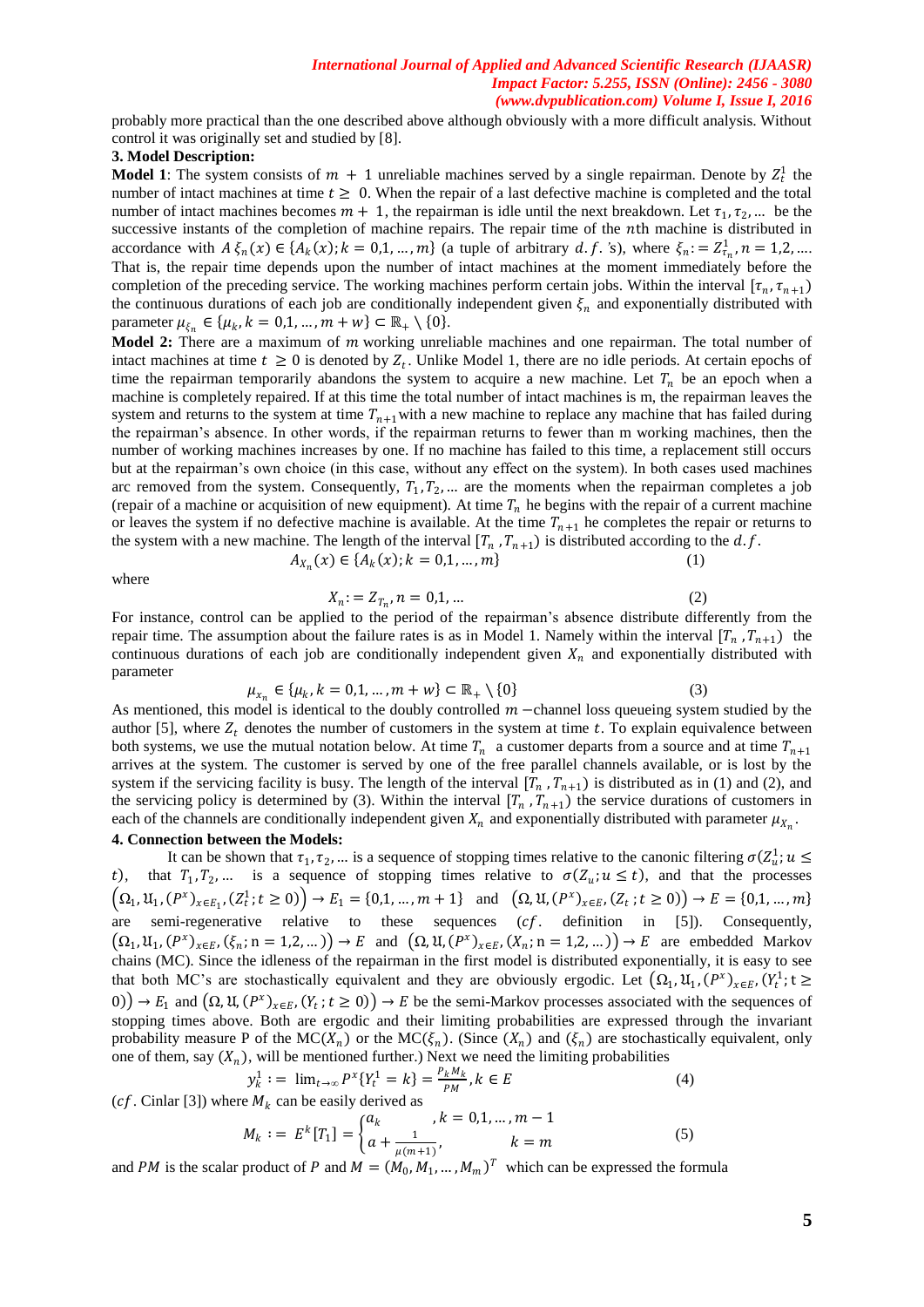$$
= PA + P_m \frac{1}{\mu(m+1)}.
$$
\n(6)

The duality principle between Models 1 and 2 is based on the following consideration. Let  $\mathcal{B}_n$  and  $\mathcal{I}_n$  denote the nth busy period and the idle period following the nth busy period, respectively, in Model 1. Let  $C_t$ ;  $t \ge 0$  be the counting process associated with the point process  $\{B_n; n = 1, 2, ...\}$ . It is readily seen that the processes  $Z_t$  and  $Z_t^1$  during their busy periods are stochastically equivalent or formally  $P^x \{Z_t = k\} = P^x \{Z_t^1 = k/\mathcal{I}_{C_t} > t\}$ ,  $k \in \mathbb{Z}$ E, where the probability  $P^x \{ Z_t^1 = k / \mathcal{I}_{C_t} > t \}$  can be expressed as

$$
P^{x}\left\{Z_{t}^{1} = k/J_{\mathcal{C}_{t}} > t\right\} = \frac{P^{x}\left\{Z_{t}^{1} = k, Z_{t}^{1} \in \{0, 1, \ldots, m\}\right\}}{P^{x}\left\{Z_{t}^{1} \in \{0, 1, \ldots, m\}\right\}} \qquad , k = m + 1
$$
\n
$$
= \begin{cases} 0 & k \in m + 1 \\ \frac{P^{x}\left\{Z_{t}^{1} = k\right\}}{1 - P^{x}\left\{Z_{t}^{1} = m + w + 1\right\}} & k \leq m \end{cases}
$$

Therefore,

 $P^{x}\{Z_t^1 = k\} = [1 - P^{x}\{Z_t^1 = m + 1\}]P^{x}\{Z_t = k\}, k = 0, 1, ..., m.$  (7) We now find  $P^x \{Z_t^1 = m + 1\}$ .

$$
P^{x}\{Z_{t}^{1} = m+1\} = P^{x}\{Y_{t}^{1} = m\}P^{x}\{J_{\mathcal{C}_{t}} \le t/Y_{t}^{1} = m\}
$$
\n(8)

where

$$
\lim_{t \to \infty} P^x \{ \mathcal{I}_{\mathcal{C}_t} \le t / Y_t^1 = m \} = \frac{1}{1 + a\mu(m+1)}.
$$
\n(9)

Let 
$$
\pi_k^1
$$
: =  $\lim_{t \to \infty} P^x \{Z_t^1 = k\}$ . Then from (4) - (6), (8) and (9) it follows that  

$$
\pi_{m+1}^1 = \frac{P_m}{P_{n+1}^1 - P_{n+1}^1 + P_{n+1}^1}
$$
.

$$
r_{n+1} = \frac{r_m}{P A \mu (m+1) + P_m} \,. \tag{10}
$$

Finally, (7) and (10) yield

$$
\pi_k^1 = (1 - \pi_{m+1}^1)\pi_k, k = 0, 1, \dots, m
$$
  
where  $\pi_k = \lim_{t \to \infty} P^x \{Z_t = k\}$  was obtained in [5]. (11)

**5. Model Examples:**

(i) Recall that in case of Model 2 the repairman leaves the system when all machines are intact. However, the repairman may plan to leave for only a short duration. Assume his expected absence is =  $a_m \leq a_m$ 1  $\frac{1}{\mu m}$ . Here both *a* and  $\mu$  can be adjusted if necessary. For example,

$$
\mu_j = \begin{cases} \mu_0, j = 0, 1, ..., m - 1 \\ \mu, & j = m \end{cases}
$$

while  $A_i(x)$  is subject to no restriction.

(ii) An undesirable situation occurs if during the repairman's absence the number of working machines falls below the level  $m - r$ ,  $r = 0,1, ..., m - 1$ . We calculate the probability of this event as

$$
\gamma_r := \lim_{t \to \infty} P^x \{ Y_t = m, Z_t < m - r \} = \sum_{n=0}^m \pi_{m,n} - \sum_{n=m-r}^m \pi_{m,n}.
$$
\n(12)

\nTo derive  $\gamma_r$  we observe that the first sum above is

$$
y_m^2 := \lim_{t \to \infty} P^x \{ Y_t = m \} = \frac{a P_m}{P A}
$$
(13)

 $(cf.$  the similar formula (4))

Also from [5] one can derive by the summation of the equations

$$
PAn \ \pi_{jn} = \frac{1}{\mu_j} \sum_{k=0}^{n-1} P_j \ p_{jk} \ , 1 \le n \le \min\{j+1,m\}, j \in E. \tag{14}
$$

Therefore, from 
$$
(12) - (14)
$$
 and  $[5]$  we have

$$
\gamma_r = \frac{P_m}{PA} \Big[ a - \frac{1}{m\mu} \sum_{m=m-r}^{m} \sum_{k=0}^{n-1} P_{m,k} \Big] \mathbf{T},
$$

(iii) Now we return to the relation between the models. Formulas (10), (11) and [5] can be combined to obtain the corresponding stationary probabilities  $\pi_k^1$ . An elegant expression follows when  $\mu_j = \mu, j \in E$ : (15)

$$
\pi_k^1 = \frac{(m+1)P_{k-1}}{k\left[PA \mu(m+1)+P_m\right]}, k = 1, \dots, m+1
$$

And finally, when  $PA = a(i.e. a_i = a)$ , (15) implies Takacs' well known formula [8].

$$
\pi_k^1 = \frac{(m+1)P_{k-1}}{k[a\mu(m+1)+P_m]}, k = 1, ..., m+1
$$
\n(16)

where the  $d.f.'s$   $A_i(x)$  are still arbitrary and possibly distinct and thus (16) holds under more general conditions.

#### **6. Example:**

Eleven young adult volunteers (9 women, 2 men) participated in the study. The age of the subjects was 24  $\pm$  4 yr (range 18–31 yr), and the body mass index was 22.1  $\pm$  2.8 kg/m2 (18.4–26.6 kg/m2). All subjects were healthy and taking no medication. They were instructed to maintain their normal physical activity and to consume a normal diet containing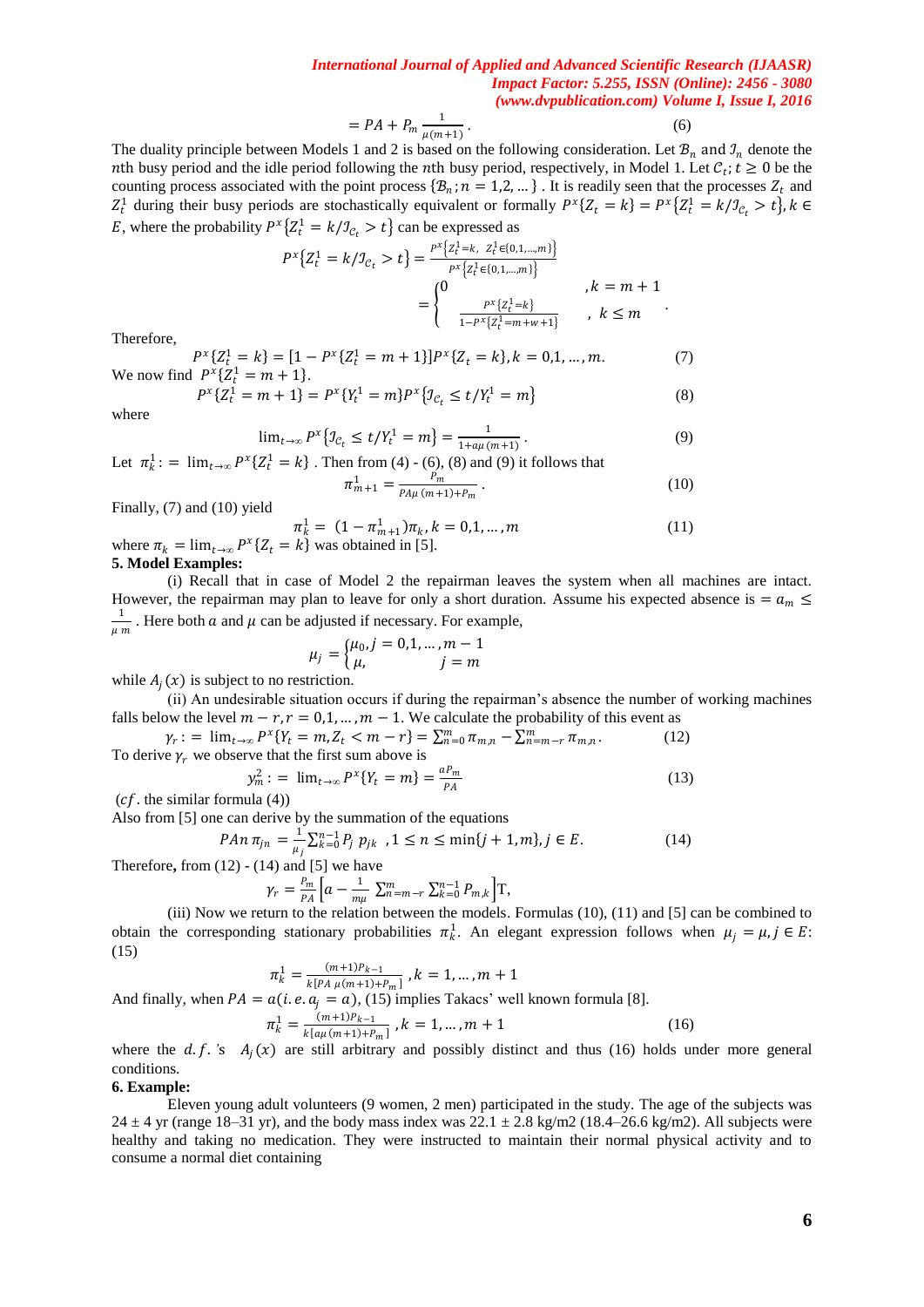≥200 g of carbohydrate for 3 days before the study. Before the study, a small Teflon catheter was inserted into an antecubital vein for infusion of insulin and glucose. A second catheter was inserted in a retrograde direction into a wrist vein in the opposite arm for blood sampling. This was kept patent with a slow infusion of isotonic saline. The hand was then placed in a heated box to achieve a temperature of 65°C to obtain arterialized blood through the wrist catheter. After a baseline period of 1 h, a three step euhypohyperglycemic glucose clamp was then performed (6). A primed continuous infusion of insulin was administered at a rate of  $1 \text{ mU}$ <sup>-1</sup>kg<sup>-1</sup> min<sup>-1</sup>. Each step of the study was maintained for 60 min, with a 15-min period of adjustment between steps. Throughout the study, plasma glucose concentrations were monitored every 5 min and used to regulate plasma glucose by the adjustment of a variable infusion of 20% dextrose. Plasma glucose was maintained at 90 mg/dl during the euglycemic phase of the study, at 50 mg/dl during hypoglycemia, and at 160 mg/dl during hyperglycemia. Two samples for measurement of insulin, GH, and ghrelin were taken in the hour preceding the study and repeated during the three steps of the clamp procedure. The glucose and insulin data from these studies are included in another study that examined the accuracy of glucose sensor measurements (7).







**Figure (2):** Insulin concentrations during a stepped euhypohyperglycemic glucose clamp (Using Gamma Distribution)

#### **7. Conclusion:**

It has been repeatedly demonstrated that circulating GH levels are reduced in obese subjects who are insulin resistant and hyperinsulinemic. We have reported that such compensatory hyperinsulinemia suppresses IGF-binding protein-1 levels, which in turn may lead to increased bioavailability of free IGF-I and feedback suppression of GH secretion. It is intriguing to speculate that insulin-induced suppression of ghrelin may also play a role in the reduction in GH secretion observed in obesity. Duality principle with normal distribution gives the same as the medical report. There is no significance difference between medical and mathematical reports. The medical reports are beautifully fitted with the mathematical model. Hence the mathematical report {Figure (2)} is coincide with the medical report {Figure (1)}. **Example 12.**<br> **Example 12.**<br> **Example 12.**<br> **Example 12.**<br> **Example 12.**<br> **Example 12.**<br> **Example 12.**<br> **Example 12.**<br> **Example 12.**<br> **Example 12.**<br> **Example 12.**<br> **Example 12.**<br> **Example 12.**<br> **Example 12.**<br> **Example 12.** 

#### **8. References:**

- 1. Attia N, Tamborlane W V, Heptulla R, Maggs D, Grozman A, Sherwin R S & Caprio S, "The metabolic syndrome and insulin-like growth factor I regulation in adolescent obesity", Journal of Clinical Endocrinology Metabolism, Volume 83, Page Number 1467–1471, 1998.
- 2. Barbetti F, Crescenti C, Negri M, Leonetti F, Grossi A & Tamburrano G, "Growth hormone does not inhibit its own secretion during prolonged hypoglycemia in man", Journal of Clinical Endocrinology Metabolism, Volume 70, Page Number 1371–1374, 1990.
-